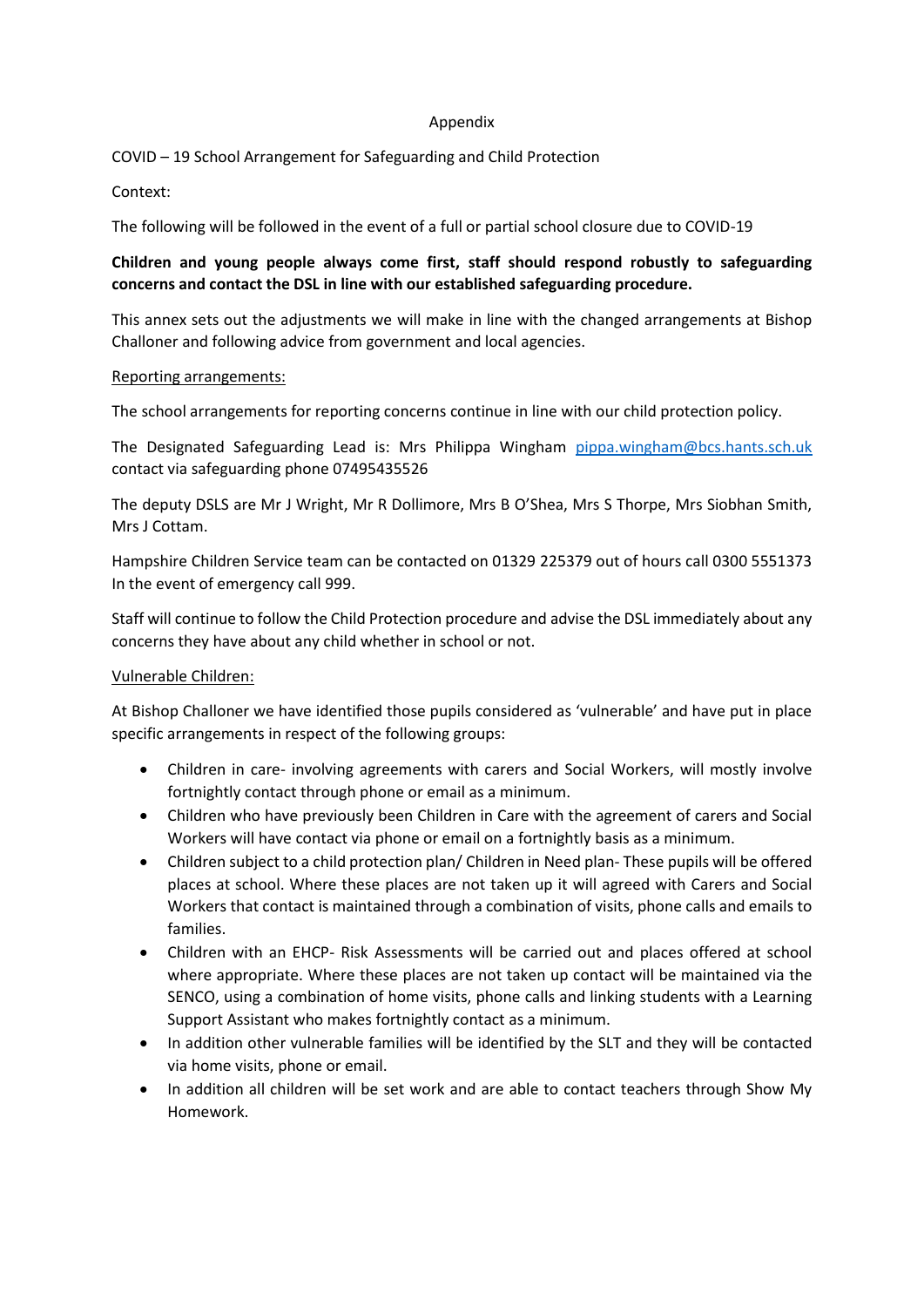### Attendance:

Bishop Challoner and social workers will agree with parents or carers whether children should be attending school. Bishop Challoner will follow up on those students who it's agreed to attend that do not. Bishop Challoner hold all contact numbers for pupils on the school roll.

### Designated Safeguarding Leads (DSLs):

During a period or school closure a DSL will be on rota at school each day. Mrs P Wingham DSL can be contacted at any time via email or in the event of emergency using the safeguarding phone number.

The DSL will continue to engage with social workers and will send electronic reports or attend Multi-Agency meetings, virtually as required.

The admin email will be monitored daily [admin@bcs.hants.sch.uk](mailto:admin@bcs.hants.sch.uk)

### Recruitment

Should the school need to recruit personnel during a school closure it will continue to follow a robust safer recruitment process. Interviews may need to be conducted remotely, references will be sort and enhanced DBS certificates which includes barred list information will be required for all appointments.

### Reporting a concern:

Where staff have a concern about a child, they should continue to follow the process outlines in the Safeguarding Policy, reporting the concern to the DSL.

Staff are reminded of the need to report any concern immediately and without delay.

# Staff training and safeguarding induction:

Staff at Bishop Challoner undertake training on induction and at the start of the academic year. All staff are issued with copied of:

- Child Protection Policy
- Safeguarding Policy 2019, including the procedure for reporting concerns directly to our Designated Safeguarding Leads.
- Keeping Children Safe in Education, Part 1: Information for all school and college staff
- The Prevent Duty (June 2015).
- Staff Code of Conduct
- Whistle Blowing Policy

We note that for the period of a COVID-19 lockdown measures are in place that mean a DSL or deputy will continue to be classed as a trained DSL even if they have miss their refresher training.

### Staff will be aware of increased risk:

There is increased pressure on children and families during a lockdown. These pressures have been considered when setting work for children to undertake at home.

Our students will be using the internet more during this period as such:

The School continues to ensure appropriate filters and monitors are in place.